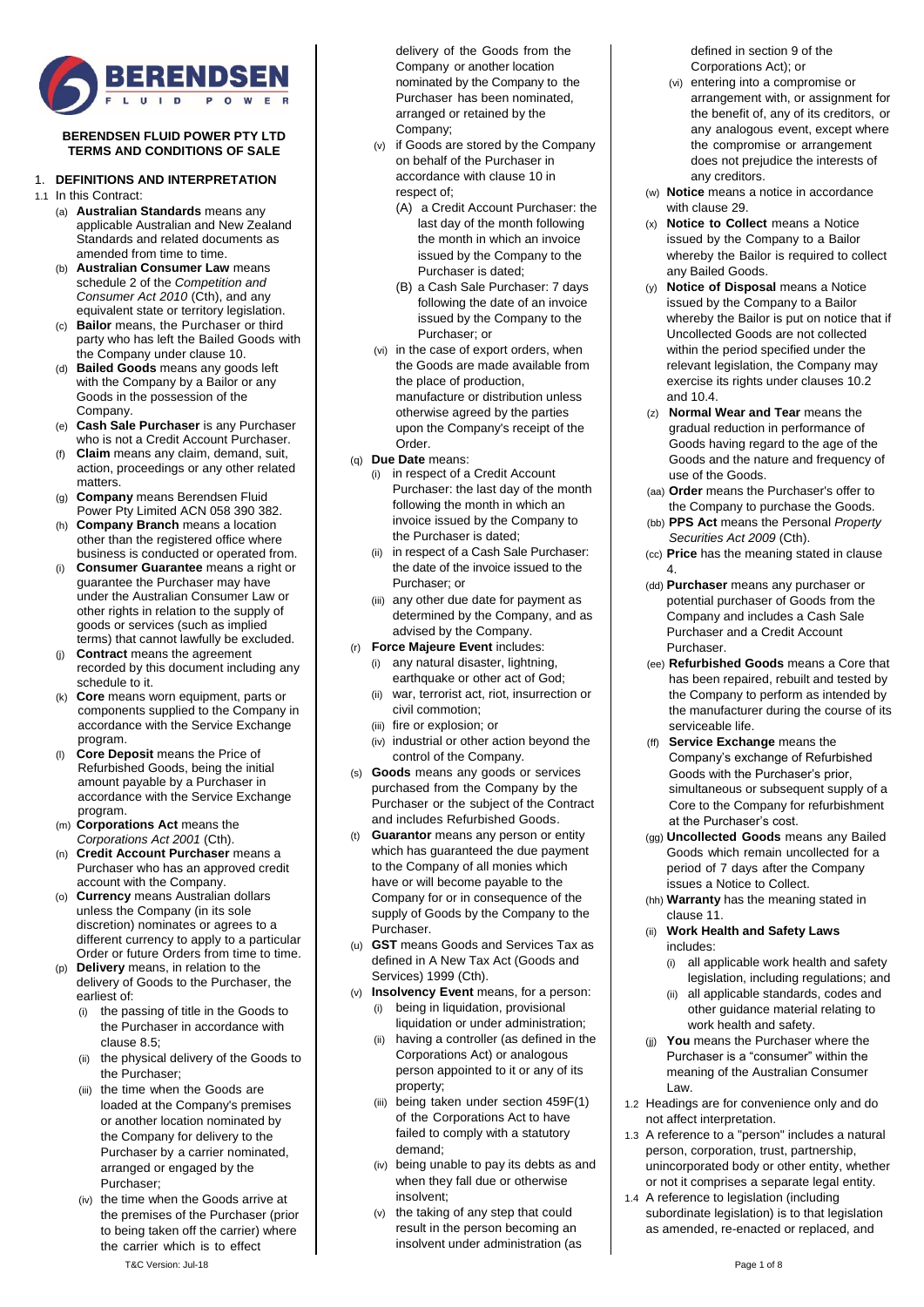includes any subordinate legislation issued under it.

- 1.5 Each indemnity provided by the Purchaser in this Contract is a separate and continuing indemnity which survives the termination of this Contract and the delivery and supply of the Goods.
- 1.6 If the Purchaser is made up of more than one person:
	- (a) an obligation of those persons is joint and several;
	- (b) a right of those persons is held by each of them severally; and
	- (c) any reference to the Purchaser is a reference to each of those persons separately, and any warranty, covenant or indemnity is given by each of them separately.
- 1.7 The parties agree that in this Contract, a reference to "dollars", "\$", a value or a payment amount, is to an amount or value (as the case may be) in the Currency.
- 1.8 Unless otherwise agreed in writing between the parties, the Convention on Contracts for the International Sale of Goods 1980 is excluded from this Contract.

## 2. **ORDER, ACCEPTANCE AND APPLICATION**

## <span id="page-1-2"></span><span id="page-1-1"></span>2.1 If the Purchaser:

- (a) places an Order which is accepted by the company in writing or by actions;
- (b) accepts delivery of the Goods;
- (c) signs an authority to proceed;
- (d) accepts a quotation from the Company that is expressed to be an offer capable of acceptance to form a contract,;
- (e) makes any application for credit in respect of the Goods;
- (f) makes any payment in respect of the Goods or performs any obligation under this Contract,

#### then:

- (g) the Purchaser shall be taken to have agreed to and accepted:
	- (i) the terms of this Contract; and
	- (ii) that (notwithstanding any discussions, agreements, courses of conduct, understandings or arrangements between the Purchaser and the Company, or any statement, representation, request for proposal, or offer made by the Purchaser) this Contract, together with the terms of the quotation and/or any notice of acceptance of the Order given by the Company (if applicable):
		- (A) constitutes the entire agreement between the Purchaser and the Company in connection with the application for credit, Order, sale, purchase, delivery and supply of the Goods; and
		- (B) supersedes and will prevail over all prior discussions, agreements, understandings, courses of conduct or arrangements between the Purchaser and the Company, or any statements, representations, requests for proposal, or offers made by the Purchaser in connection with the application for credit, Order,

sale, purchase, delivery and supply of the Goods;

- (h) the Order and/or application for credit (as the case may be) is accepted by the Company on the basis that this Contract, together with the terms of any quotation and/or any notice of acceptance of the Order given by the Company (if applicable), constitutes the entire agreement between the Purchaser and the Company in connection with the application for credit, Order, sale, purchase, delivery and supply of the Goods.
- 2.2 For the avoidance of doubt, clause [2.1](#page-1-1) does not prevent the Contract being varied in accordance with claus[e 27.1.](#page-6-1)
- 2.3 To the fullest extent permitted by law any prior representations, agreements and arrangements, including representations as to the suitability of the Goods, and any descriptions, illustrations and material contained in any advertisement, website, catalogue, price list or brochure are excluded from, and do not form part of, this Contract unless specifically stated in this Contract to the contrary.
- 2.4 All specifications, drawings, and particulars of weight and dimensions of the Goods are approximate only. Unless the accuracy of such specifications, drawings, and particulars of weight and dimensions of the Goods has been confirmed by the Company to the Purchaser in writing in respect of a particular Order, the Purchaser cannot claim against the Company for any deviation in such specifications, drawings, or particulars of weight or dimensions.
- 2.5 Unless agreed in writing by the parties, the Company does not make any promises, assurances, guarantees or representations whatsoever that the Goods comply with Australian Standards.
- 2.6 Any request by the Purchaser to cancel an Order must be made in writing. The Company may, at its discretion, accept or reject the request and specify the terms and conditions and reasonable charges upon which such request may be agreed to.
- 2.7 Acts and omissions (including, without limitation, in relation to the placement or alteration of Orders) of the Purchaser's directors, employees, former directors and/or employees, contractors, agents and any other person who purports to act on behalf of the Purchaser, shall be treated as the Purchaser's acts and omissions. The Purchaser is responsible for the acts and omissions of its directors, employees, former directors and/or employees, contractors, agents and any other person who purports to act on behalf of the Purchaser, even if they act outside their authority.
- 2.8 All Orders (including alterations to Orders) must be in writing, unless the Company agrees otherwise. If the Company permits the Purchaser to make an Order other than in writing, then that permission applies to that Order only, and is subject to such conditions the Company may impose.

## 3. **PERFORMANCE**

- 3.1 Any performance figures in relation to the Goods given to the Purchaser by the Company are estimates only.
- 3.2 The Company is not liable to the Purchaser or any other person for any loss or damage,

including any consequential loss or damage (including for example, loss of profits or business opportunity), in connection with a failure of any Goods to attain such figures, unless the Company gives a written guarantee in relation to such figures.

- 3.3 The Purchaser may inspect and test the Goods at the premises of the Company or at other premises with the prior written approval of the Company to verify any of the estimated performance figures. The Purchaser must bear the costs of the inspection, including any transport and any tests except to the extent that inspection or testing is expressly included in the Price.
- 3.4 No performance figures other than performance figures obtained under such inspection and/or testing may be used by the Purchaser to support any claim by the Purchaser.

## <span id="page-1-0"></span>4. **QUOTATIONS AND PRICE**

- 4.1 Any quotation in relation to the Goods issued by the Company is an estimate of the cost of the Goods only and does not constitute an offer by the Company that is capable of acceptance by the Purchaser unless expressly stated to the contrary in the quotation. Any quotation may be withdrawn or altered by the Company without notice. Nothing in this Contract, or any verbal representation, shall oblige the Company to honour any quotation that has been altered or withdrawn by the Company.
- 4.2 If the Company does not alter or withdraw a quotation that is expressed to be capable of acceptance by the Purchaser, then it is valid for the period stated on the quotation or if no period is stated on the quotation, then it is valid for a period of 30 days from the date of the quotation. Nothing in this Contract, or any verbal representation, shall oblige the Company to extend or honour any quotation which has expired in accordance with the terms of this clause. Where the Purchaser places an Order in response to a quotation that is not expressed to be capable of acceptance by the Purchaser, then there is no contract formed until the Company accepts such Order in accordance with claus[e 2.1\(a\).](#page-1-2)
- 4.3 To the extent that an Order made by a Purchaser is inconsistent with a quotation issued by the Company, including noting additional requirements or specifications, the Company is not obliged to honour any additional requirements or specifications not included or noted in the Company's quotation and the Company may apply reasonable additional charges as appropriate, and such additional charges shall form part of the Price.
- 4.4 The Price of the Goods:
	- (a) is the amount, confirmed by the Company, that the Purchaser is required to pay to the Company to purchase the Goods;
	- (b) excludes the cost of carriage;
	- (c) includes the cost of packaging; and
	- (d) is GST exclusive.
- <span id="page-1-3"></span>4.5 The Price of the Goods is subject to reasonable adjustment by the Company to take into account any alteration in costs associated with the delivery of the Goods or, in the case of delivery by instalments, prior to the final delivery of the Goods. For the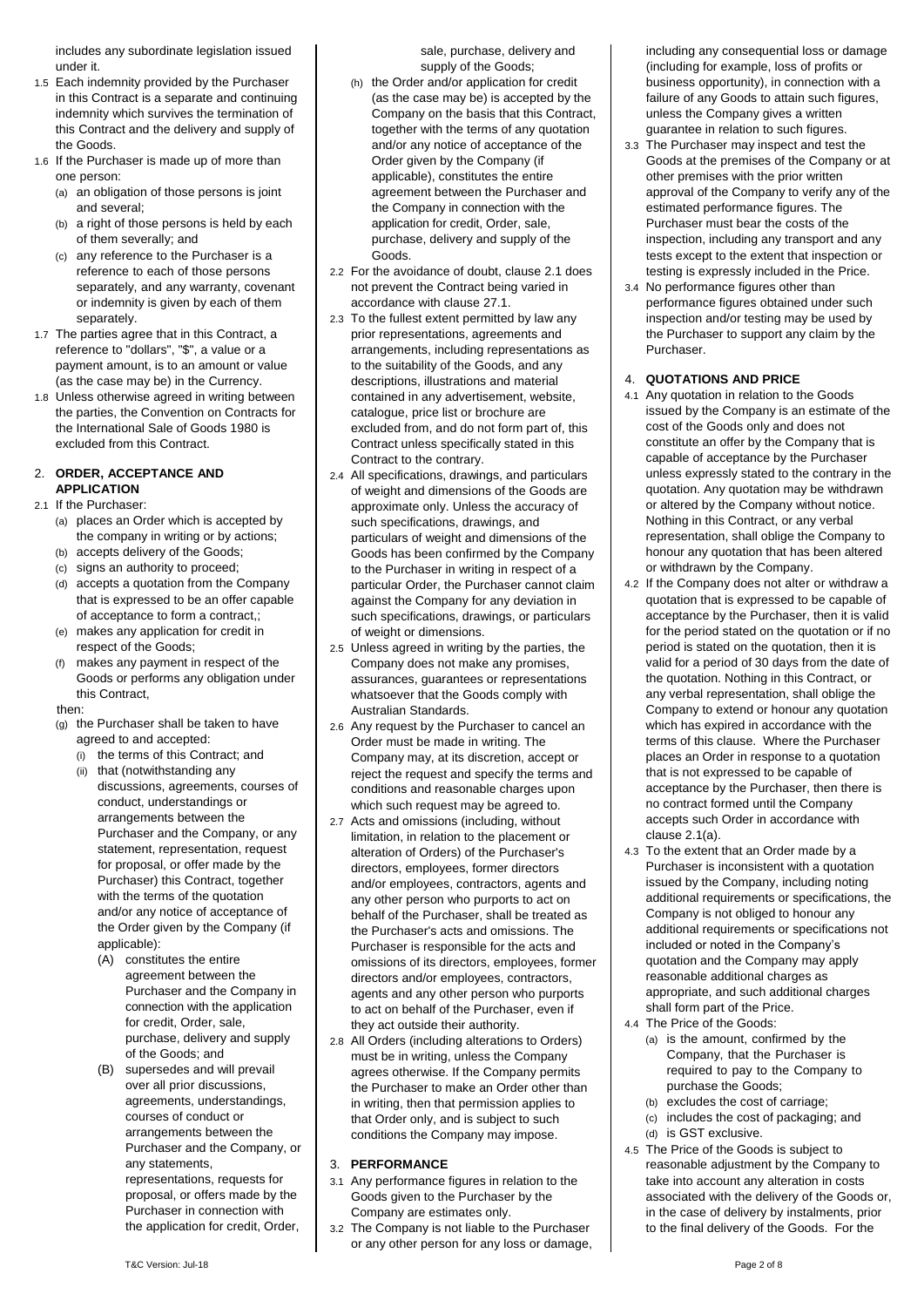purpose of this clause [4.5,](#page-1-3) the Price of the Goods can be increased by the Company:

- (a) at the Company's sole discretion and, with written notice to the Purchaser, if exchange rate fluctuations between the date of any quotation provided to the Purchaser and the date the Company purchases imported Goods causes the cost of those Goods to increase by more than 5%; and
- (b) without notice to the Purchaser if any government authority imposes any further duty, tax or fee in respect of the Goods or this Contract.
- 4.6 The Purchaser agrees to pay to the Company any reasonable adjustment to the Price of the Goods pursuant to clause [4.5.](#page-1-3)
- 4.7 Any Price concession or discount the Company provides to the Purchaser is conditional on the Purchaser's full compliance with this Contract and shall not give rise to any expectation of any future Price concession or discount being offered to the Purchaser, and shall in no way oblige the Company to offer any future Price concession or discount to the Purchaser.

## 5. **PAYMENT**

- 5.1 The Purchaser agrees to accept and pay for the Goods in accordance with this Contract.
- <span id="page-2-1"></span>5.2 Payment of any invoice issued by the Company must be made:
	- (a) in full by the Due Date; and
	- (b) in the Currency applicable to the Order to which the invoice relates.
- 5.3 The provisions in clause [5.2](#page-2-1) are a condition precedent to future deliveries and services under this Contract or any other contract between the Purchaser and the Company.
- 5.4 Without prejudice to any other right or remedy the Company may have:
	- (a) it may charge the Purchaser interest on any overdue amounts payable by the Purchaser to the Company at the then prevailing penalty interest rate fixed by the Attorney General under section 2 of the Penalty Interest Rate Act 1983 calculated daily on the amount overdue from the Due Date until payment is received in full. If no such rate exists, the Company may nominate an overdraft interest rate charged by a major Australian bank plus 2.5%;
	- (b) it may charge the Purchaser for any costs or expenses, including the Company's reasonable legal costs, incurred in recovering or seeking to recover from the Purchaser, or any Guarantor, any overdue amounts payable by the Purchaser to the Company; and
	- (c) if at any point in time there is an overdue amount payable by the Purchaser to the Company, then:
		- the Company may, at its discretion, notify the Purchaser in writing of all monies payable by the Purchaser to the Company (whether or not the Due Date in respect of those monies has passed);
		- (ii) if the Company notifies the Purchaser in accordance with claus[e 5.4\(c\)\(i\),](#page-2-2) then notwithstanding clause [5.2,](#page-2-1) the Purchaser must, within 7 days of receiving the notification, pay all

monies specified in the notice (whether or not the Due Date in respect of those monies has passed) to the Company; and

- (iii) the Company may at its sole discretion suspend or cancel any existing credit arrangement with the Purchaser. The Company may then reinstate any credit arrangement with the Purchaser, on the same or different terms, at any time, at its sole discretion.
- 5.5 The Purchaser indemnifies the Company for any and all expenses incurred by the Company in enforcing the Company's rights against the Purchaser under this Contract or any guarantee provided by a Guarantor and will reimburse the Company as a debt due and payable for such expenses when requested to do so by the Company.
- 5.6 The Purchaser must not withhold payment of any invoice by reasons of set off, counter claim or otherwise.

## 6. **DELIVERY**

- 6.1 The Purchaser must provide the Company with adequate Delivery instructions for the Goods no later than 7 days after the Company informs the Purchaser that the Goods are ready for collection.
- 6.2 Where the Company agrees to provide Delivery of the Goods to the Purchaser:
	- (a) the Company may, on or at the time of acceptance of the Order approve and accept the Delivery time;
	- (b) the Company will use its best endeavours to deliver the Goods within the accepted or agreed time with the Purchaser, or if no such time is agreed, then at the Company's reasonable discretion; and
	- (c) any Delivery time is an estimate only and the Company shall not be responsible for any loss or damage suffered as a result of the failure to meet any Delivery date, whether agreed to by the parties to this Contract or otherwise. The Purchaser shall not be relieved of performance because of the Company's failure to meet a Delivery date.
- 6.3 If by any reason of any event beyond the reasonable control of the Company, including any Force Majeure Event, Delivery becomes impracticable or impossible in the Company's opinion, the Company may terminate this Contract by Notice to the Purchaser. In these circumstances, the Purchaser must pay to the Company any unpaid amounts in relation to such Goods (including any variation thereof) that were actually delivered.

## 7. **COST OF CARRIAGE AND PACKING**

- <span id="page-2-2"></span>7.1 The Price excludes the cost of carriage from the premises of the Company or another location nominated by the Company to the Purchaser unless otherwise agreed in writing between the Purchaser and the Company.
- 7.2 The Purchaser may specify the carrier to effect delivery of the Goods from the Company or another location nominated by the Company to the Purchaser. Where the Purchaser does not specify the carrier in its delivery instructions, the Company may nominate, arrange or retain the carrier.
- 7.3 The Purchaser must bear all carriage costs, including associated insurance costs, unless otherwise agreed in writing between the Company and the Purchaser.
- 7.4 The Price includes standard packing unless otherwise agreed in writing between the Purchaser and the Company.

## 8. **TITLE AND RISK**

- <span id="page-2-3"></span>8.1 The risk in the Goods passes to the Purchaser from Delivery.
- 8.2 The Company is not liable for any loss or damage or deterioration of the Goods after risk in the Goods has passed to the Purchaser.
- 8.3 The Company's rights under this claus[e 8](#page-2-3) secure:
	- (a) the Company's right to receive the Price for all the Goods sold under this Contract; and
	- (b) all other amounts owing to the Company under this Contract or any other agreement between the Purchaser and the Company.
- 8.4 All payments received from the Purchaser must be applied in accordance with section 14(6)(c) of the PPS Act.
- <span id="page-2-0"></span>8.5 Until full payment in cleared funds is received by the Company for all Goods supplied by it to the Purchaser, as well as all other amounts owing to the Company by the Purchaser under this or any other Contract:
	- (a) legal title and property in all Goods supplied under this Contract remains vested in the Company and does not pass to the Purchaser;
	- (b) the Purchaser must store the Goods separately and in such a manner and maintain any labelling and packaging of the Company, so that the Goods are clearly and readily identifiable as the property of the Company;
	- (c) the Purchaser must not sell the Goods except in the ordinary course of its business;
	- (d) the Purchaser holds and agrees to hold the proceeds of any sale, lease or other dealing with the Goods for the Company in a separate bank account with a bank which does not (and will not in the future) provide finance to the Purchaser; and
	- (e) the Company may repossess the Goods if any amount due in respect of the Goods is outstanding or if the Company reasonably believes that any such amount will not be paid in full when it falls due for payment.
- <span id="page-2-4"></span>8.6 In addition to any rights the Company may have under Chapter 4 of the PPS Act, the Company may, at any time, demand the return of the Goods and shall be entitled without notice to the Purchaser and without liability to the Purchaser, to enter any premises where it suspects the Goods may be located in order to search for and remove the Goods without committing a trespass, even though they may be attached or annexed to other goods or land not the property of the Company, and for this purpose the Purchaser:
	- (a) grants the Company an irrevocable licence to enter upon any premises of the Purchaser for the purpose of taking possession of the Goods in accordance with this clause; and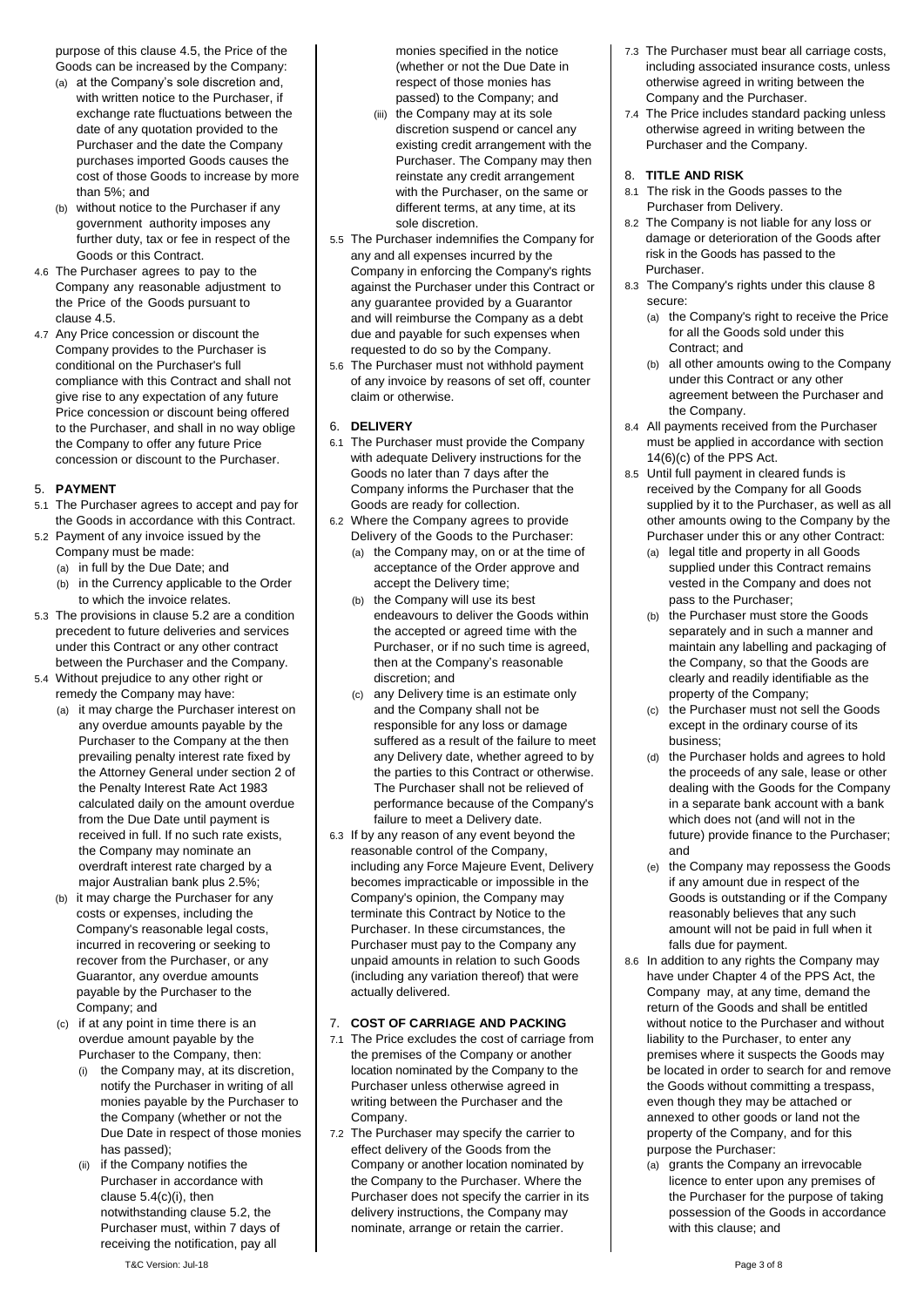(b) undertakes that it will procure any necessary authority to enter from any relevant person and also indemnifies the Company from and against all loss suffered or incurred by the Company as a result of exercising its rights under this clause [8.6.](#page-2-4)

If there is any inconsistency between the Company's rights under this claus[e 8.6](#page-2-4) and its rights under Chapter 4 of the PPS Act, this claus[e 8.6](#page-2-4) prevails to the extent permitted by law.

- 8.7 The Purchaser warrants that it does not intend to use the Goods predominantly for personal, domestic or household purposes.
- 8.8 The Purchaser must, at its own cost, insure and keep insured the Goods against such risks as a prudent owner of the Goods would insure at their full cost price, with a reputable insurance company.
- 8.9 The Purchaser may sell and deliver the Goods as the Company's fiduciary to a third party in the ordinary course of the Purchaser's business provided that:
	- (a) where the Purchaser is paid by the third party for the Goods, the Purchaser shall account to the Company in respect of the payment in accordance with the Purchaser's fiduciary obligations; and
	- (b) where the Purchaser is not paid by the third party the Purchaser agrees to assign to the Company its claim against the third party upon receiving the Company's written request to that effect.
- 8.10For the purposes of this claus[e 8,](#page-2-3) where the Company supplies particular Goods of the same or similar nature on multiple occasions, where the Purchaser does not make payment in respect of particular Goods, the non-payment is treated as being first in respect of particular Goods of the same or similar nature still in the possession of the Purchaser, and then against particular Goods which have passed out of the possession of the Purchaser.

## <span id="page-3-3"></span>9. **PPS ACT**

- 9.1 Unless a contrary intention appears, words or expressions used in this clause [9](#page-3-3) that are defined in the PPS Act have the same meaning as given to them in the PPS Act.
- 9.2 The Purchaser agrees that this Contract constitutes a security agreement for the purposes of the PPS Act and creates a security interest (as defined in the PPS Act) in all Goods previously supplied by the Company to the Purchaser and all future Goods supplied to the Purchaser.
- 9.3 The Purchaser agrees to do all such things, including providing any necessary consents, signing all necessary documents, and providing any further information, as reasonably required by the Company from time to time, to enable the Company to register a first ranking perfected security interest in respect of all Goods supplied by the Company to the Purchaser, or exercise any rights in connection with any security interest.
- 9.4 The Purchaser acknowledges that it shall be liable for the costs and expenses incurred by the Company in relation to the registration, maintenance, enforcement or discharge of any security interest, and must make payment to the Company for any such reasonable costs incurred by the Company on demand by the Company.
- 9.5 The Purchaser acknowledges that it shall assist the Company, to the extent required, in relation to the registration, maintenance, enforcement or discharge of any security interest.
- 9.6 Until such time as title to the Goods passes to the Purchaser, the Purchaser agrees not to register, or permit to be registered, a security agreement in relation to the Goods in favour of a third party without the prior written consent of the Company.
- 9.7 The Purchaser acknowledges that it shall not, without prior written notice to the Company, change its corporate or trading name or amend any registration documentation, or act in any manner, which would adversely impact on the Company's registered security interest.
- 9.8 The Company need not give any notice to the Purchaser or any other person (including a notice of verification statement) unless the notice is required to be given by the PPS Act and cannot be excluded.
- 9.9 The Purchaser agrees pursuant to section 115 of the PPS Act:
	- (a) that sections 125, 142 and 143 of the PPS Act do not apply to this Contract; and
	- (b) to waive its right to receive any notice, details, or other document from the Company under sections 95, 121(4), 130, 135, 132(3)(d) and 132(4) of the PPS Act.
- 9.10 Pursuant to section 125(3) of the PPS Act, the Company may delay disposing of, or taking action to retain, the whole or part of the collateral that it seizes under section 123 of the PPS Act, for as long as it sees fit in its absolute discretion.

### <span id="page-3-0"></span>10. **UNCOLLECTED GOODS: CONTRACTUAL LIEN AND SECURITY INTEREST**

- 10.1The Purchaser warrants that it has full and unencumbered title to any Bailed Goods.
- <span id="page-3-1"></span>10.2 From the time the Company (or its subcontractors, servants or agents) receives the Bailed Goods into its custody, the Company shall have a special and general lien on the Bailed Goods and a right to sell the Bailed Goods whether by public or private sale or auction without notice, for any amounts due to the Company which have been unpaid for a period of 26 weeks.
- <span id="page-3-4"></span>10.3 In addition, the lien shall cover all of the costs and expenses of the lien, including the costs of a public or private sale or auction, including any legal costs and administration costs. The lien and rights granted by this clause [10](#page-3-0) shall survive delivery of the Bailed Goods and the Company shall be entitled to retain the proceeds of sale of the Bailed Goods in respect of any outstanding amounts whatsoever referred to in this clause. The Purchaser accepts that any sums due and owing to the Company are secured debts and that any payment made to the Company in discharge of the lien does not amount to a preference, priority or advantage, in any manner or turn.
- <span id="page-3-2"></span>10.4 The Company may sell or otherwise dispose of such Bailed Goods pursuant to clause [10.3](#page-3-4) as principal and not as agent and the Company is not the trustee or the power of sale.
- 10.5 From the time the Company (or its subcontractors, servants or agents) receive the Bailed Goods into its custody, the Bailed
- Goods and all of the Purchaser's present and future rights in relation to the Bailed Goods, are subject to a continuing security interest in the Company's favour for the payment of all amounts of any kind due to the Company whatsoever and without limitation and for any and all debts, charges, expenses or any other sums due and owing by the Purchaser (or its principals, servants or agents). In addition the continuing security interest shall cover all the costs and expenses of exercising the lien, including the costs of public or private sale or auction, including any legal costs and administration costs.
- 10.6 For the purposes of this Contract, and in particular this clause as a whole, the Company shall be deemed to have custody and possession of the Bailed Goods whether the Bailed Goods are in the actual physical custody and possession of the Company (or its subcontractors, servants or agents on the Company's behalf), and whether or not the Company is in possession of any documents of title relating to the Bailed Goods. The Purchaser agrees that the Company has possession of the Goods within the meaning of section 24 of the PPS Act, even if the Bailed Goods are in the possession of the Company's subcontractors, servants or agents.
- 10.7 The Purchaser acknowledges that the Company may, at the Purchaser's cost, register a security interest in the Bailed Goods, and all of the Company's present and future rights in relation to the Bailed Goods, on the Personal Property Securities Register established under the PPS Act.
- 10.8 The Purchaser will not:
	- (a) permit to subsist any other security interest in relation to the Bailed Goods which would rank ahead of the Company's security interest; or
	- (b) except in the normal course of business, sell, lease or dispose of, or permit the sale, lease or disposal of, the Bailed Goods, whilst they are in the possession of the Company (or its subcontractors, servants or agents).
- 10.9In the event of any inconsistency between this Contract and any laws dealing with Uncollected Goods, these terms and conditions will prevail to the extent permitted by law.
- <span id="page-3-5"></span>10.10 The Bailor is liable to the Company, and the Company may charge to the Bailor, the following charges in relation to any Goods or Uncollected Goods:
	- (a) a charge of \$70.00 per square metre per month for storing the Uncollected Goods from the date of the expiration of the period specified in the Notice to Collect;
	- (b) an administration charge of \$20.00, or such higher amount as may be reasonable, for each item of Bailed Goods; and
	- (c) any expenses of the Company incidental to the sale or such other disposition of the Uncollected Goods under this clause [10.](#page-3-0)
- 10.11 The charges under clause [10.10](#page-3-5) are a debt due and payable to the Company.
- 10.12 Any Goods or Uncollected Goods stored by the Company are at the Bailor's risk.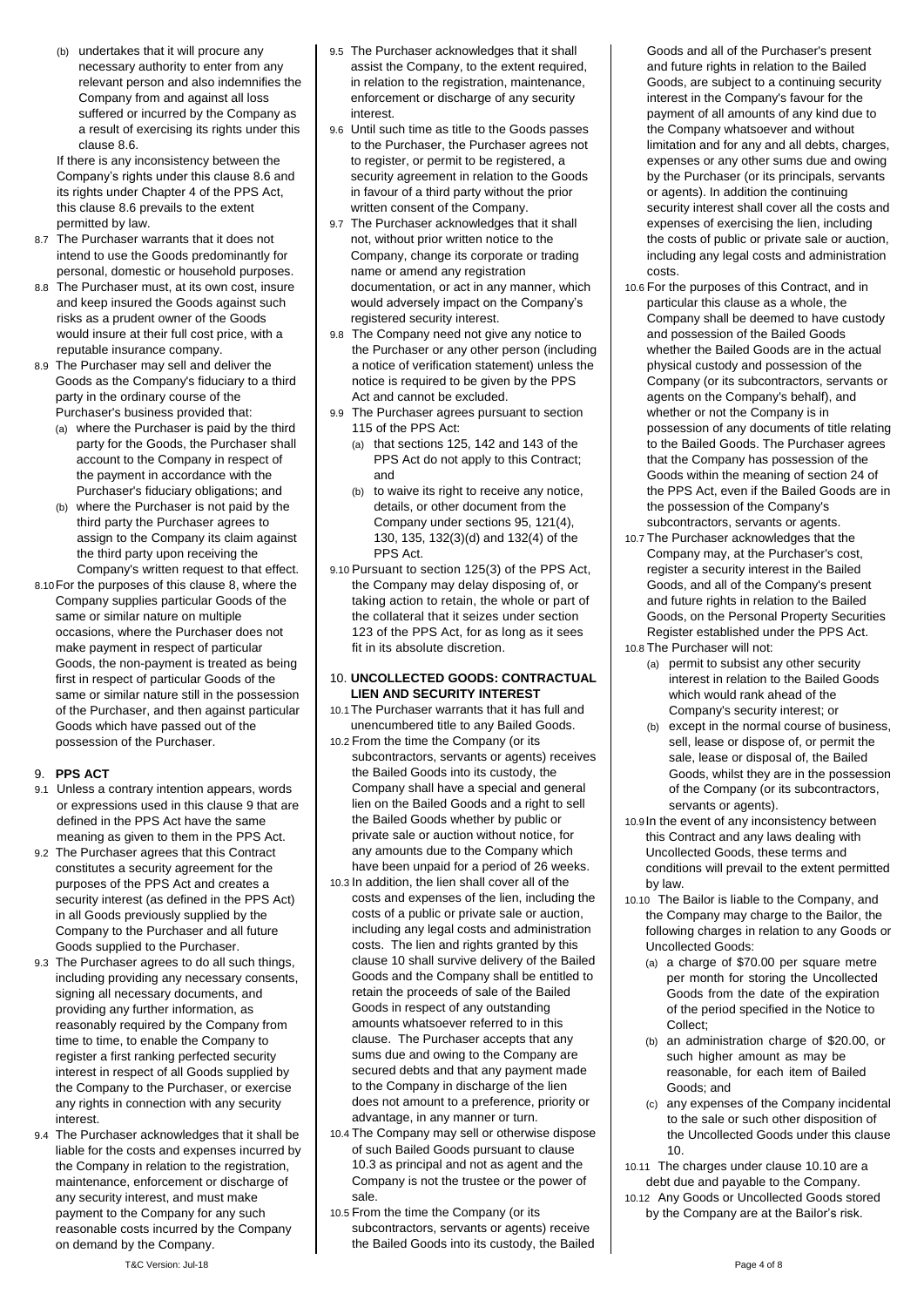### <span id="page-4-0"></span>11. **WARRANTY**

- 11.1The Company gives the warranty contained in Schedule 1 in respect of the Goods (**Warranty**).
- 11.2Subject to clause [13,](#page-4-1) where You are:
	- (a) a consumer within the meaning of the Australian Consumer Law, our Goods come with guarantees that cannot be excluded under the Australian Consumer Law. You are entitled to a replacement or refund for a major failure and compensation for any other reasonably foreseeable loss or damage. You are also entitled to have the Goods repaired or replaced if the Goods fail to be of acceptable quality and the failure does not amount to a major failure; or
	- (b) not a consumer within the meaning of the Australian Consumer Law, the guarantees referred to in clause 11.2(a) above do not apply.
- 11.3 The Warranty is given in addition to all statutory rights conferred on the Purchaser.
- 11.4 The Company does not make any promise, for example, that any part or repair facility in respect of the Goods will be available at any time or at any specified location, other than as expressly provided for in the Warranty.
- 11.5The Company will use its reasonable endeavours to make available to the Purchaser the benefit of any guarantee or warranty given by the manufacturer to the Company in respect of any Goods not manufactured by the Company.

### 12. **REPAIRS AND REPLACEMENTS**

- <span id="page-4-3"></span>12.1The Purchaser acknowledges and agrees that the Company shall carry out testing of any Goods or Bailed Goods, or component or part of the Goods or Bailed Goods, that: (a) are to be serviced or repaired under this
	- contract; or
	- (b) have been returned under clause [16;](#page-4-2) or (c) are to be replaced or repaired under clause [11,](#page-4-0)
	- to the original specifications of those Goods.
- 12.2 Where testing occurs under clause [12.1,](#page-4-3)  the Purchaser acknowledges and agrees that:
	- (a) the Purchaser will release and indemnify the Company and hold it harmless in respect of any breach or any damage that arises during the testing as a result of Normal Wear and Tear in the Goods or Bailed Goods or that component of the Goods or Bailed Goods that has not been repaired or replaced; and
	- (b) the Company shall not be liable for any consequential loss or damage in connection with the testing or that arises from the Goods being damaged during testing.

## <span id="page-4-1"></span>13. **LIMITATION OF LIABILITY**

- 13.1With the exception of Consumer
	- Guarantees, the Company excludes:
	- (a) any term, condition or warranty that may otherwise be implied into this Contract; and
	- (b) any liability for loss or damage incurred as a result of or in connection with the negligence of the Company; and
	- (c) any liability to the Purchaser or to any other person for any loss of profit or other economic loss, indirect, special,

consequential, general or other similar loss or damage how so ever arising.

- 13.2Subject to clause 13.3, the liability of the Company in respect of any breach of or failure to comply with any Consumer Guarantee is limited to the events set out in Schedule 1.
- 13.3 The liability of the Company in respect of any breach of or failure to comply with a Consumer Guarantee will not be limited in the way set out in clause 13.2 if:
	- (a) the Goods supplied are Goods 'of a kind ordinarily acquired for personal, domestic or household use or consumption', as that expression is used in section 64A of the Australian Consumer Law;
	- (b) it is not 'fair or reasonable' for the Company to rely on such limitation in accordance with section 64A(3) of the Australian Consumer Law; or
	- (c) the relevant Consumer Guarantee is a guarantee pursuant to sections 51, 52 or 53 of the Australian Consumer Law.

### <span id="page-4-6"></span>14. **WARRANTY, COVENANT AND INDEMNITIES BY THE PURCHASER**

- <span id="page-4-4"></span>14.1The Purchaser warrants the accuracy of any specification or information relating to the Goods or this Contract provided to the Company including via any third party who is the Purchaser's customer, supplier, contractor, subcontractor or agent.
- <span id="page-4-5"></span>14.2The Purchaser covenants not to make any Claim against any employee, director, agent or subcontractor of the Company in connection with this Contract including in connection with any misrepresentation by, or negligence of, them or the Company.
- 14.3Without limitation to any other right or remedy of the Company under this Contract or at common law, to the maximum extent permitted by law, the Purchaser must indemnify and hold harmless the Company and its employees, directors, officers, agents and subcontractors in respect of any and all Claims, losses and liabilities incurred by the Company and its employees, directors, officers, agents, contractors and subcontractors as a result of, or arising directly or indirectly from:
	- (a) a breach by the Purchaser of clause [14.1](#page-4-4) or claus[e 14.2;](#page-4-5) and/or
	- (b) the supply or delivery of Goods by or on behalf of the Company, except to the extent such Claims, losses or liabilities arise directly from a breach of this Contract by the Company or, the gross negligence or wilfully wrongful act or omission of the Company or its employees, directors, officers, agents, contractors and subcontractors.
- 14.4 If the Purchaser fails to accept or to pay for the Goods in accordance with this Contract, then the Purchaser must (without prejudice to any other rights of the Company) indemnify the Company and hold it harmless in respect of any Claim, loss, damage, cost of labour or other overhead or expense, that is attributable to such failure.
- 14.5The benefit of this clause [14](#page-4-6) is held on trust by the Company for the benefit of its employees, directors, agents, contractors and subcontractors and can be enforced by the Company on their behalf.

## 15. **SUSPENSION AND TERMINATION**

<span id="page-4-7"></span>15.1If the Purchaser:

- (a) defaults in any of its obligations under this Contract;
- (b) suspends or ceases to carry on business; or
- (c) is, or the Company in its reasonable discretion determines that it is likely to be, the subject of an Insolvency Event; then the Company may immediately upon notifying the Purchaser, do one or more of the following:
- (i) terminate this Contract or any other contract between the parties to this Contract including any credit arrangement;
- (ii) suspend the performance of any or all of its obligations under this Contract until the end of the period in which the Purchaser has suspended or ceased to carry on business;
- (iii) demand immediate payment for any Goods:
	- (A) already delivered or provided by the Company to the Purchaser for which payment in accordance with this Contract has not been received by the Company; and
	- (B) ordered by the Purchaser but not yet delivered or provided by or on behalf of the Company, other than that contained in the Warranty; and/or
- (iv) exercise those rights under clause [8.6.](#page-2-4)
- 15.2The rights of the Company provided for in claus[e 15.1](#page-4-7) shall be without prejudice to any other rights the Company may have against the Purchaser.

#### <span id="page-4-2"></span>16. **RETURN OF GOODS**

- <span id="page-4-8"></span>16.1The Purchaser must not return Goods to the Company except upon the written consent of the Company obtained in advance of such return.
- 16.2Any request by the Purchaser to return Goods to the Company must be made within 30 days of receipt of Goods by the Purchaser and must be returned to the Company within 14 days of the date of written consent (or otherwise within the Warranty Period).
- 16.3Subject to claus[e 11,](#page-4-0) Goods specially procured or procured on indent or manufactured for the Purchaser are not returnable.
- 16.4Responsibility for the return carriage of Goods rests solely with the Purchaser.
- 16.5Any consent given under clause [16.1](#page-4-8) may specify further terms and conditions and charges upon which a return may be made.
- 16.6Where Goods are returned by the Purchaser under this clause, or the Company inspects the Goods for the purposes of a potential Warranty claim at a particular location, then the Company shall, in its reasonable discretion, determine whether the Purchaser has any rights against the Company in relation to those Goods under the Warranty. If the Company determines that the Purchaser has no such rights, then the Purchaser must:
	- (a) reimburse the Company for all related shipping costs incurred by the Company; and
	- (b) pay to the company reasonable labour costs and travel costs associated with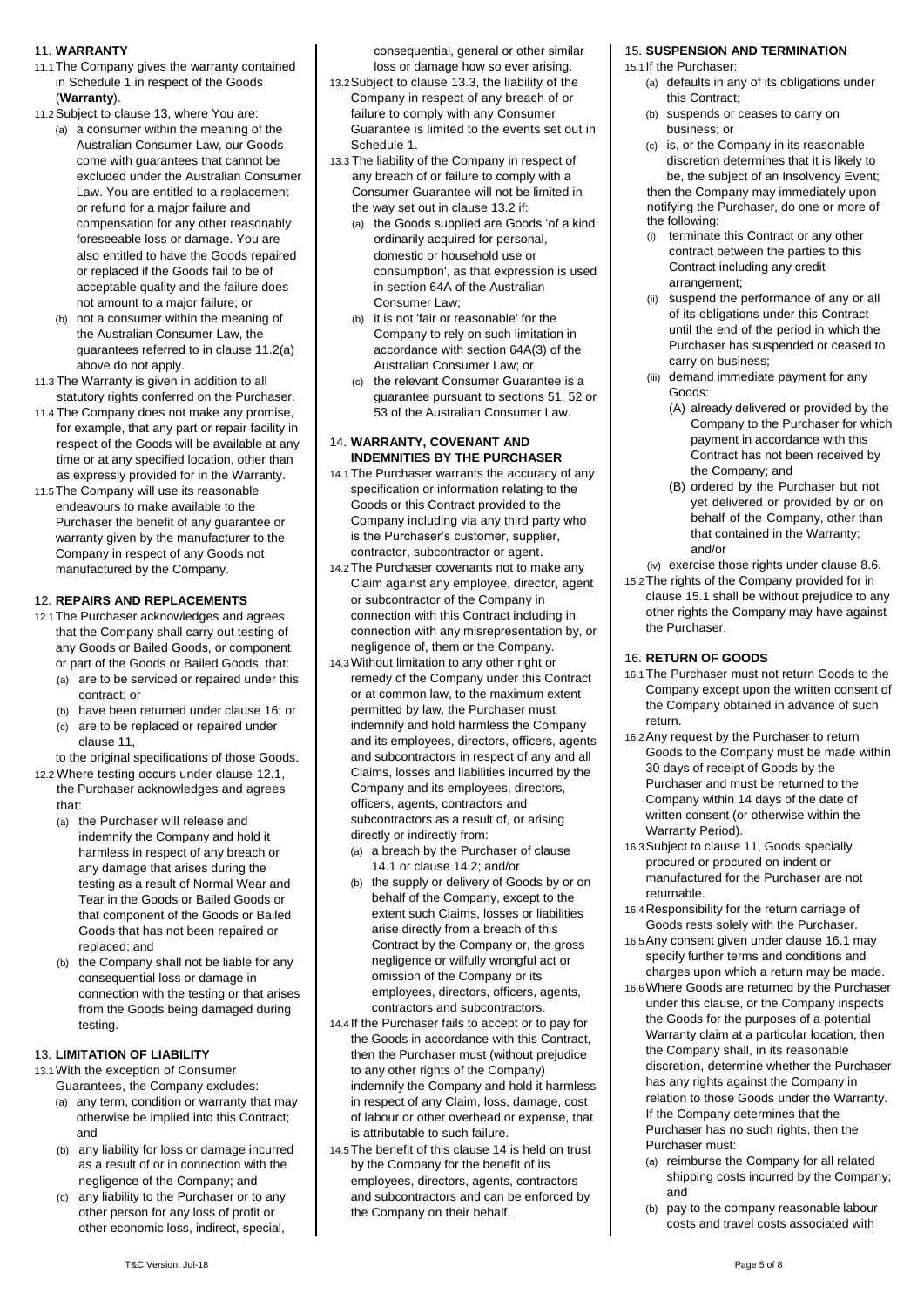travelling to a particular location to test or inspect the goods; and

- (c) in the case of goods previously serviced or repaired by the Company, pay to the Company an amount equal to the Company's reasonable costs incurred in inspecting and testing the goods; and
- (d) in the case of products sold by the Company, pay to the Company an amount representing the Company's costs associated with undertaking inspection and repackaging, warehousing and handling and/or returns to suppliers, being 25% of the Price of the Goods,
- by the applicable Due Date.

## <span id="page-5-0"></span>17. **LAWFUL USE OF GOODS**

- 17.1The Purchaser must:
	- (a) acquaint itself with the requirements of all relevant Government and statutory bodies or other authority (including, but not limited to, a manufacturer's technical, copyright and operational requirements) in relation to the Goods and to the application(s) to which the Goods are put; and
	- (b) comply with such requirements at all times while the Goods are in its possession or under its control; and
	- (c) procure that any purchaser of the Goods from the Purchaser acquaints itself with and complies with such requirements.
- 17.2The Purchaser must:
	- (a) comply with any instructions by the Company relating to the Goods; and
	- (b) indemnify the Company in respect of any breach of this claus[e 17.](#page-5-0)

## <span id="page-5-1"></span>18. **INTELLECTUAL PROPERTY RIGHTS**

- 18.1No right or licence is granted to the Purchaser under any patent, copyright, registered design or other intellectual or industrial property right or interest other than the right to install, operate or resell the Goods in the ordinary course of the Purchaser's business.
- 18.2Copies of documents in relation to the Company or the Goods such as drawings, plans and specifications that the Company submits to the Purchaser remain the property of the Company. The Purchaser must treat the information contained in those documents as strictly confidential. The Purchaser must use the information contained in those documents only to install or operate the Goods. The Purchaser must not use this information in any other way to the advantage of the Purchaser or the detriment of the Company.
- 18.3By purchasing the Goods, the Purchaser does not gain any licence or right under any of the Company's intellectual or industrial property such as a patent, registered design, trademark or copyright, or confidential information, and shall indemnify the Company in respect of any breach of this claus[e 18.](#page-5-1)

### 19. **WEBSITES**

- 19.1By placing an Order via a Company website, the Purchaser:
	- (a) makes an offer to purchase the Goods selected according to the terms of this Contract; and
- (b) agrees to the terms of use of the Company website, including conditions regarding the content, trademarks and links contained on the Company website. The Company reserves the right to refuse service or supply, or cancel Orders at its sole discretion.
- 19.2It is the Purchaser's responsibility to ensure that any Goods or information available via a Company website meet the specific requirements of the Purchaser, including but not limited to, fitness for purpose.
- 19.3Unless otherwise agreed in writing, the Company makes no warranties, representations, statements or guarantees (whether express, implied in law or residual) as to the accuracy, timeliness, performance, completeness or suitability of the information or Goods found or offered on a Company website, for any particular purpose. The Purchaser acknowledges that such information and materials may contain inaccuracies or errors and the Company expressly excludes liability for any such inaccuracies or errors to the fullest extent permitted by law.

### 20. **GOODS MADE TO THE PURCHASER'S SPECIFICATION**

- <span id="page-5-2"></span>20.1If the Goods are manufactured to the design or specification of the Purchaser, the Purchaser warrants that the design, specification and Goods do not infringe any intellectual property right of a third party (such as a patent, copyright, trademark or registered design) or other like protection of any other person, and comply with any applicable statute, statutory instrument or regulation.
- 20.2The Purchaser must indemnify the Company and hold it harmless in respect of any breach of clause [20.1.](#page-5-2)

## 21. **SERVICE EXCHANGE**

- 21.1 Where the Purchaser wishes to exchange a Core on a Service Exchange basis and the Company can provide such service at the time, the Purchaser will offer to exchange the Core with Refurbished Goods by sending the Company an Order authorising the Company to;
	- (a) repair the Purchaser's Core; and
	- (b) charge the Core Deposit applicable to the Refurbished Goods.
- 21.2 If the Company accepts the Order, then the Purchaser must pay the Core Deposit to the Company at that time or on credit terms at the Company's sole discretion and the Company will:
	- (a) exchange the Core with Refurbished Goods of the same, comparable, or superseded model and part number;
	- (b) accept delivery of the Purchaser's Core in accordance with clause 21.5;
	- (c) inspect and assess for acceptance and then repair, rebuild or refurbish, and test the Core to the extent which enables the Core to be placed into the Company's inventory and issued to the Purchaser or another customer as Refurbished Goods; and
	- (d) invoice the Purchaser for the cost of repairing, rebuilding, refurbishing and testing the Core including the costs of labour, materials, machinery and equipment, and consumables at the

Company's then prevailing standard Price.

- 21.3 Where the Purchaser has paid the Core Deposit the Company will;
	- (a) return the Core Deposit less the cost of repairing, rebuilding, refurbishing and testing the Core as invoiced to the Purchaser under 21.2(e);
	- (b) retain the Core Deposit if the Purchaser does not supply a Core in accordance with clause 21.5; or
	- (c) retain the Core Deposit or part thereof at the Company's reasonable discretion if the Core does not meet the core acceptance standards published separately and available by contacting the Company, in which case the Company will allow the Purchaser to collect such Core provided it does so within 7 days of the Company notifying the Purchaser that the Core does not meet such standards.
- 21.4 The Purchaser agrees:
	- (a) to pay the Core Deposit for the Refurbished Goods;
	- (b) to deliver the Core to the Company in accordance with clause 21.5;
	- (c) to return to the Company at the Purchaser's cost, with the Core or otherwise, any apparatus, frame or structure provided by the Company to support the Refurbished Goods during transport and delivery to the Purchaser, or pay to the Company the reasonable replacement cost of any such apparatus, frame or structure;
	- (d) to pay the invoice from the Company for the cost of repairing, rebuilding, refurbishing and testing the Core less the applicable Core Deposit paid;
	- (e) to only use the Refurbished Goods for the purpose for which the goods were designed:
	- (f) to advise the Company of any malfunctioning of the Refurbished Goods as soon as practically possible and to cease using the Refurbished Goods as soon as it becomes aware of any malfunction;
	- (g) not to alter or make any addition to the Refurbished Goods without the prior written consent of the Company; and
	- (h) where the Purchaser undertakes servicing and maintenance of the Refurbished Goods resulting in the replacement of existing parts of the Refurbished Goods, to use only genuine new or reconditioned parts, components and other items, and such parts will become the property of the Company.
- 21.5 Cores must be delivered to the Company within 14 days of Delivery of the Refurbished Goods and if the Purchaser fails to comply with this clause 21.5 the Purchaser must pay the Core Deposit to the Company immediately upon being invoiced for the Core Deposit.
- 21.6 Title to and ownership of the Core passes to the Company at the time of acceptance of the Core by the Company according to the core acceptance standards published separately and available by contacting the Company.
- 21.7 The Company provides the same Warranty for Refurbished Goods supplied in accordance with Service Exchange as for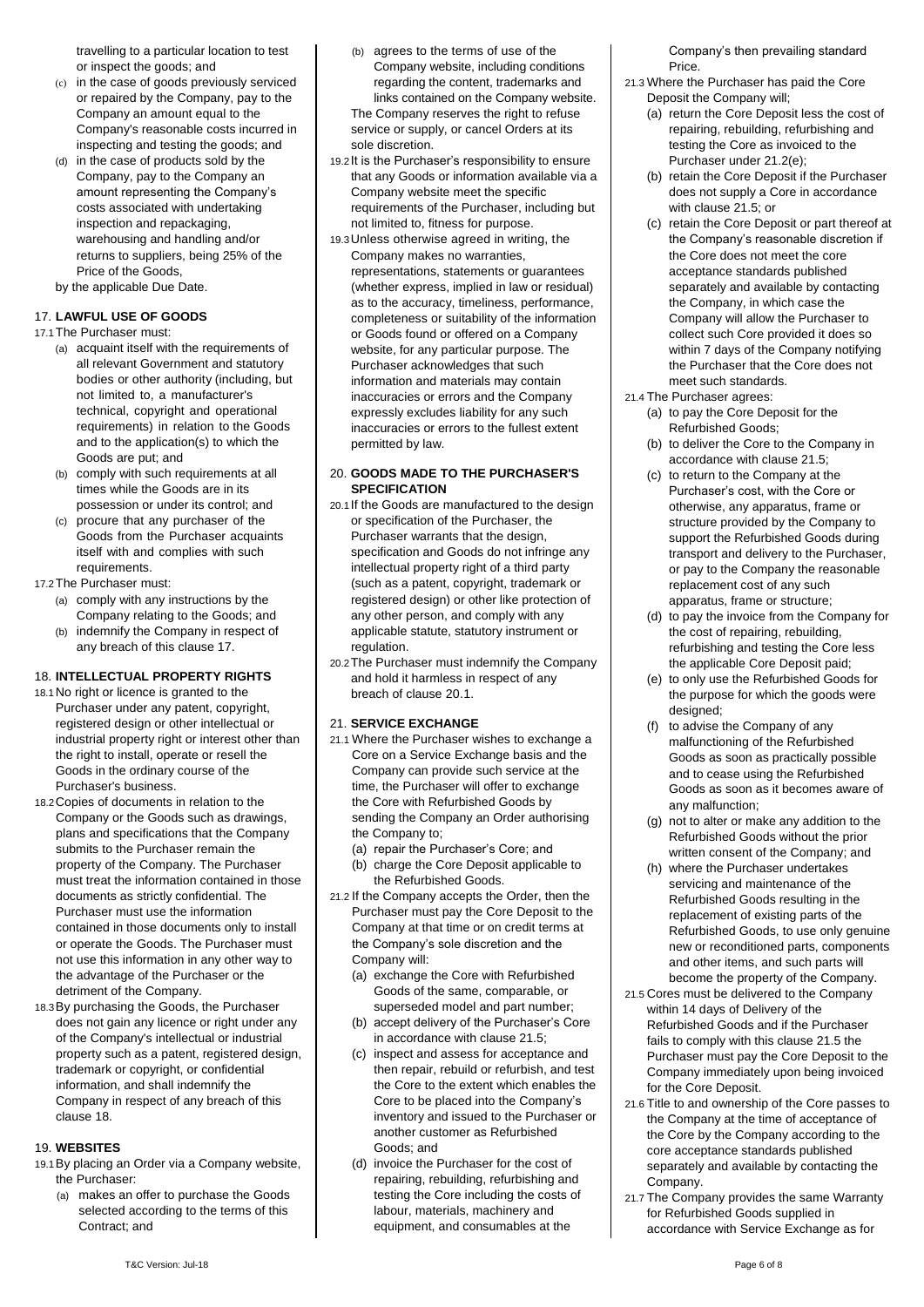Goods as set out in clause 11 and Schedule 1.

- 21.8 Freight charges for the delivery of Refurbished Goods and the supply of Cores are payable by the Purchaser.
- 21.9 Where any term of this clause 21 conflicts with another clause of this Contract, the terms of this clause 21 prevails to the extent of the inconsistency.

### 22. **WORK HEALTH AND SAFETY**

- 22.1To the fullest extent permitted by law, the Company is not liable for any Claim regarding the Goods made to the Purchaser's specification brought under or in relation to Work Health and Safety Laws.
- 22.2The Purchaser warrants that it has provided the Company with all relevant information required for the Goods to comply with Work Health and Safety Laws.
- 22.3The parties agree that the Company is entitled to rely fully on the information provided by the Purchaser in relation to the design and specification of the Goods.
- 22.4If the Goods are manufactured to the design or specification of the Purchaser, the Purchaser warrants that the design, specification and Goods comply with Work Health and Safety Laws.
- 22.5The Purchaser covenants that it is responsible for, and will not threaten to make or initiate, or make or initiate any Claim against the Company in relation to:
	- (a) loss or damage caused by errors or omissions in the information provided by the Purchaser, or any third party who is the Purchaser's customer, supplier, contractor, subcontractor or agent, to the Company; or
	- (b) any modifications to the Goods made or caused by the Purchaser or any other person.
- 22.6Nothing in this clause is intended to exclude or limit any duties imposed on the Company by Work Health and Safety Laws that cannot be excluded or limited.

## 23. **ASSIGNMENT AND SUBCONTRACTING**

23.1The Company may assign, sub-contract or sub-let this Contract or the production, manufacture or supply of the whole or any part of the Goods without seeking the consent of the Purchaser.

#### 24. **WAIVER**

- 24.1Any waiver by the Company must be in writing signed by the Company.
- 24.2Failure by the Company to enforce any right or remedy is not a waiver of any right or remedy, or a waiver in respect of a continuing breach.

## 25. **SEVERABILITY**

If any provision of this Contract is invalid or unenforceable in any jurisdiction, it is, to the extent possible, to be read down so as to be valid and enforceable. The read down provision will only apply in the relevant jurisdiction. If the provision cannot be read down, and it can be severed to the extent of the invalidity or unenforceability, it is to be severed. The rest of the provisions, and the validity or enforceability of the affected provision in any other jurisdiction, will not be affected.

### 26. **GOVERNING LAW AND JURISDICTION**

- <span id="page-6-2"></span>26.1 This Contract is governed by and must be construed under the laws in force in New South Wales, Australia.
- <span id="page-6-3"></span>26.2 Each party submits to the exclusive jurisdiction of the courts:
	- (a) of the State or Territory of Australia in which the Order was made if the Company has a Company Branch in such State or Territory; and
	- (b) where the Order has been made from a State or Territory of Australia where the Company does not have a Company Branch or from outside Australia, then, the courts of New South Wales, Australia,

and courts of appeal from them in respect of any proceedings arising out of or in connection with this agreement. Each party irrevocably waives any objection to the venue of any legal process in these courts on the basis that the process has been brought in an inconvenient forum.

- 26.3The Purchaser indemnifies the Company for any and all Claims, losses, costs and expenses suffered or incurred by the Company in connection with a breach by the Purchaser of clauses [26.1](#page-6-2) or [26.2](#page-6-3) and/or in connection with the Purchaser seeking to pursue or defend a Claim or otherwise enforce its rights:
	- (a) in a state or territory other than the jurisdiction determined under clause [26.2;](#page-6-3) or
	- (b) pursuant to the laws of a state or territory other than the state of New South Wales.

### 27. **VARIATION**

- <span id="page-6-1"></span>27.1Any variation of this Contract must be in writing and authorised by a Director of the Company, the Company Secretary, or the Company's appointed legal representative, and must refer to the provision(s) being amended.
- <span id="page-6-4"></span>27.2Notwithstanding claus[e 27.1,](#page-6-1) the Company may amend or vary the terms of the Contract
	- by giving Notice to the Purchaser and; (a) referencing specific terms being amended or varied; or
	- (b) providing the amended or varied Contract in its entirety.
- 27.3Any Notice under clause [27.2](#page-6-4) shall apply to any Order placed from the date 30 days after Notice is given to the Purchaser.

#### 28. **CHANGE OF OWNERSHIP**

The Purchaser must notify the Company of any material change of ownership of the Purchaser within 7 days of any such change. The Purchaser and its Directors and Guarantor(s) agree to indemnify the Company against any loss or damage incurred by the Company as a result of the Purchaser's failure to notify the Company of any such change.

#### <span id="page-6-0"></span>29. **NOTICE**

- 29.1Any Notice must be in writing and delivered by hand or sent by post, email or facsimile as follows:
	- (a) if the Company: the registered office of the Company; and
	- (b) if the Purchaser: as per the Application for Credit details, the Order details or any registered office of the Purchaser, if the Purchaser is a registered business

or operating under a registered business name or is a company.

- 29.2A Notice is regarded as given by the sender and received by the addressee:
	- (a) if the Notice is delivered by hand, when delivered to the addressee;
	- (b) if the Notice is sent by post within Australia, at 9:00am on the 6th business day following the date of postage;
	- (c) if sent by facsimile, when the transmission is successfully completed (as reported by the sender's machine), unless the addressee informs the sender that the transmission is illegible or incomplete by telephone or Notice within 2 hours of the transmission being received; and
	- (d) if sent by electronic mail, is sent to the receiving party at the receiving party's most recent email address provided in connection with an Application for Credit or Order, unless the sending party receives a notification of delivery failure within 24 hours of the email being sent.
- <span id="page-6-5"></span>29.3A Notice delivered or received:
	- (a) on a day which is not a business day or after 4.00 pm (recipient's time) is regarded as received at 9:00 am on the following business day; and
	- (b) before 9.00 am (recipient's time) on a business day it is regarded as received at 9.00 am that day.
- 29.4Each party must ensure that the email address(es) used:
	- (a) in the Application for credit; and
	- (b) in connection with an Order, are maintained and, where necessary, updated periodically to ensure that all Notices can be delivered or received in accordance with claus[e 29.3.](#page-6-5) Each party is solely responsible for maintaining its email address(es) and notifying the other party of any change to such address(es).

## 30. **PRIVACY**

- 30.1The Company may use and disclose to third parties personal information held by the Company, including information relating to the Purchaser's commercial dealings and transactions with the Company for reasons including to:
	- (a) arrange for the delivery of the Goods;
	- (b) facilitate the Company's internal business operations, including fulfilment of any legal requirements;
	- (c) undertake credit reference checks and verification of the Purchaser's financing arrangements;
	- (d) arrange or facilitate any Warranty repairs or services; and
	- (e) provide the Purchaser with information and promotional material about products and services that may be of benefit to the Purchaser.
- 30.2The Purchaser can request access at any time to personal information held by the Company relating to the Purchaser, and the Company will process the request within a reasonable time. The Purchaser may ask the Company at any time to correct personal information held by the Company relating to the Purchaser which the Purchaser believes is incorrect. Access and correction requests will be granted in accordance with the *Privacy Act 1988* (Cth).